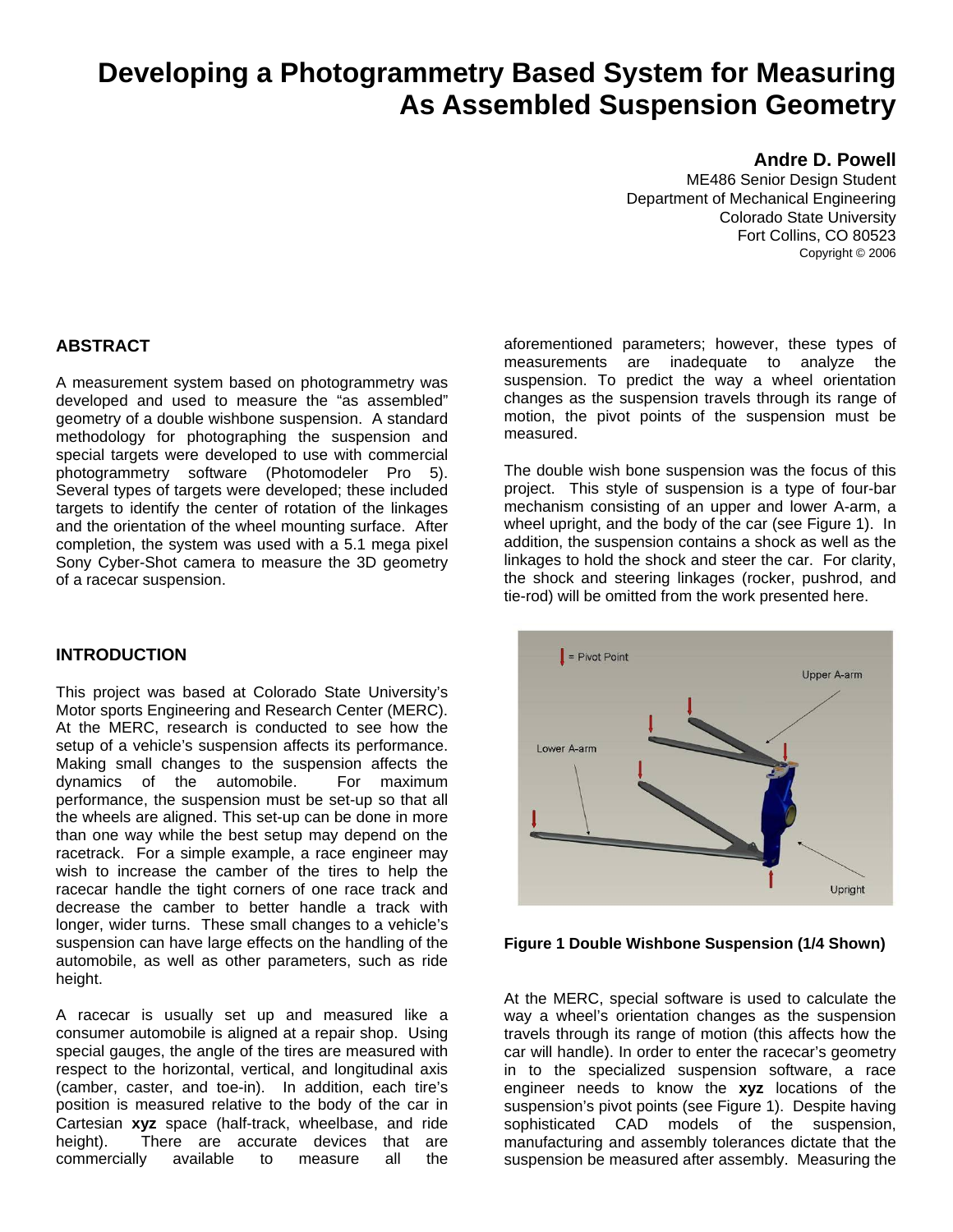"as assembled" geometry of a suspension has been the only proven method in obtaining accurate results at the MERC.



#### **Figure 2 Spherical Rod-end**

Typically, to obtain the data required for analysis a race engineer at the MERC measures the car by hand. One of the challenges in measuring the suspension by hand is that, typically, the pivot points to be measured are the center of a ball and socket joint known as a spherical rod-end (see Figure 2). Since the point of rotation is incased in the metal housing, it cannot be easily accessed or measured.

In addition to the concealed rod-ends, the process of measuring the 3-dimensional space of the car suspension is a complex procedure. First, a level piece of concrete must be found, which defines the **xy** reference plane. Then, using a battery of laser levels, plumb bobs, tape measures, strings, and pencil marks the centers of rotation are measured. The data is then entered into suspension software and a graph is produced showing how the wheel's orientation (typically camber and toe-in) change as the suspension travels through its range of motion (see Figure 15 and Figure 16). The data from the software is then checked against measurements from the actual suspension taken with toe and camber gauges. Typically, there is poor correspondence between the calculated and measured data. Therefore, the process must be repeated until a match is found.

#### **MAIN SECTION**

#### PHOTOGRAMMETRY BASED MEASUREMENT **SYSTEM**

To solve the problems at the MERC, our team developed a measurement system based on photogrammetry. Targets were developed to work in accordance with EOS Systems' Photomodeler software as well as to identify points on the racecar. In addition, a specific methodology was developed in order to reduce

measurement time while ensuring accurate results (see Figure 3).



#### Photogrammetry

Photogrammetry is a measurement technology that uses photographs to make measurements, ultimately constructing a 3-dimensional model. Through the method of triangulation, a "line of sight" between a camera's position and points on the object photographed are established. By establishing the "lines of sight" to common points in multiple photographs taken at different camera positions, each point's **xyz** position in space is measured.

To the user, this means that at least 2 photographs with 6 points in common must be taken with the same camera (and the same zoom setting) from 2 different positions (see Figure 4). Then, using the software, the 6 points must be identified and referenced to each other (referencing is simply telling the software which areas in the two photographs are the same points in real life). With this information, a 3-dimensional model of the points in space is produced, calculating both the **xyz** position of each point and the two camera positions. The user is then able to add additional photographs and points if the more recent photographs have some points in common with the original two photographs.

#### Photomodeler

Photomodeler Pro 5 was the photogrammetry software used in our system. Photomodeler was well suited to measure our suspension and is typically used to measure a variety of objects from large buildings to small models. In addition, Photomodeler Pro 5 was able to export the data in several formats which aided in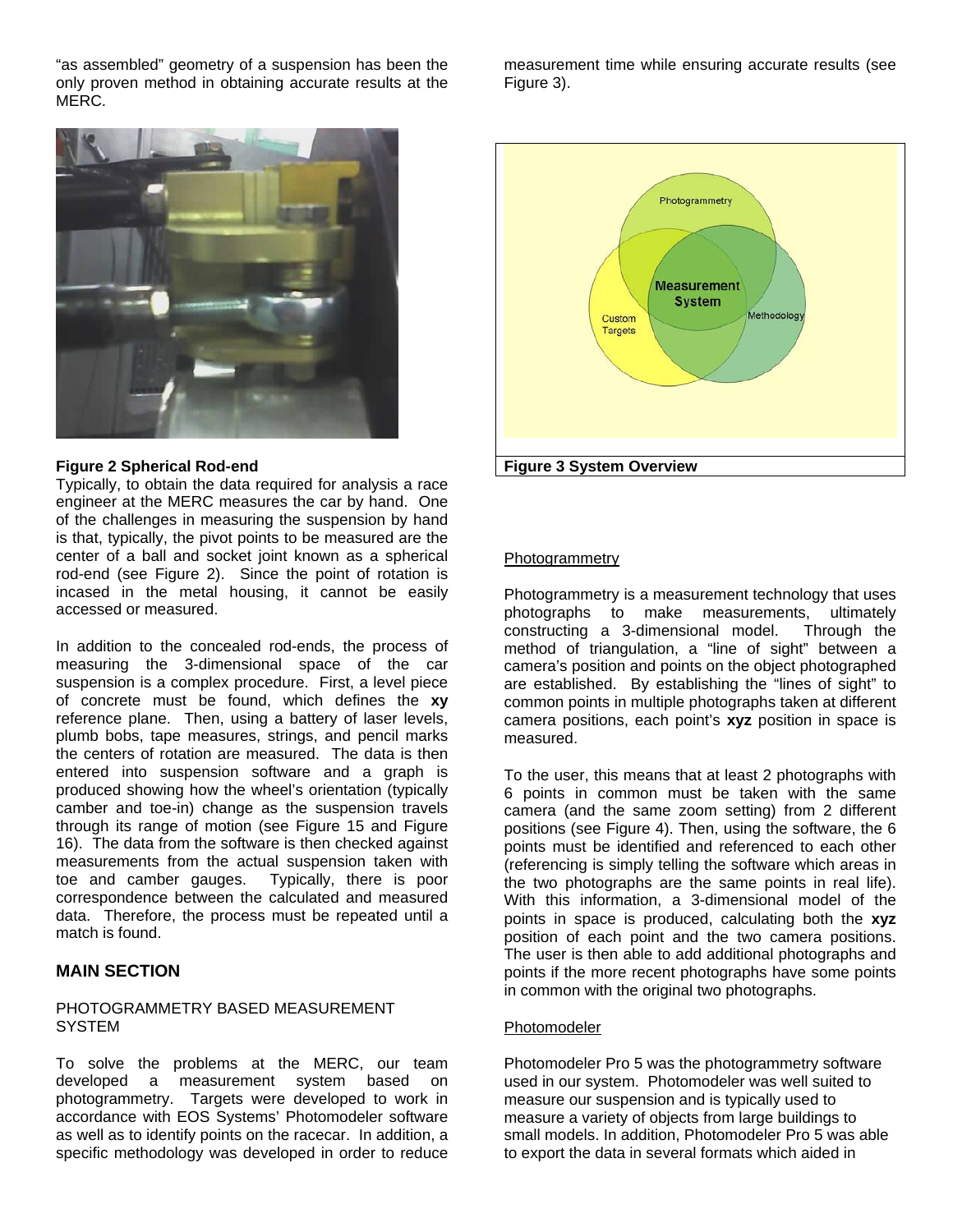

further analysis. In order to take accurate measurements, the measurement system was based on a few key features of the software, including calibration, sub-pixel target marking, and scale.

#### **Calibration**

Photomodeler offers a calibration algorithm that measures the lens of the camera. By photographing the calibration grid in the same environment that the measurement photographs are taken, effects of temperature and humidity on the camera are compensated. Taking between 6 and 12 photos of the calibration grid, Photomodeler is able to automatically identify the dots in the grid and calculate the parameters of the camera (see Figure 5).

Sub-Pixel Target Marking

Photomodeler has several features to recognize points in the photograph. A point can be marked in a photograph by simply clicking on the photograph with the mouse; however, for the best accuracy, a high contrast target is required. By using targets with high contrast circular dots, as in the calibration grid, Photomodeler's sub-pixel marking tool can be used to identify a point (see Figure 6). To use the



### **Figure 5 Calibration**

sub-pixel marking tool, a box is drawn around the high contrast dot while the software identifies the high contrast region and marks the center. The center of the dot is then identified as a point and can be referenced in other photographs containing the same target. By using this tool, the point on the photograph is identified to a sub-pixel resolution, resulting in a better accuracy than manually selecting the points.

#### Scale

Once a 3-dimensional model has been constructed, it must be scaled to the appropriate size. In the current project, once all the points were identified and referenced, the 3-dimensional model was built and all points were shown relative to one another. However, the nominal size of the model it is still unknown. The racecar could be the size of a desktop model or a fullsize automobile. The scale is set by simply selecting two points and entering the distance between them. For accuracy, the points chosen and the distance entered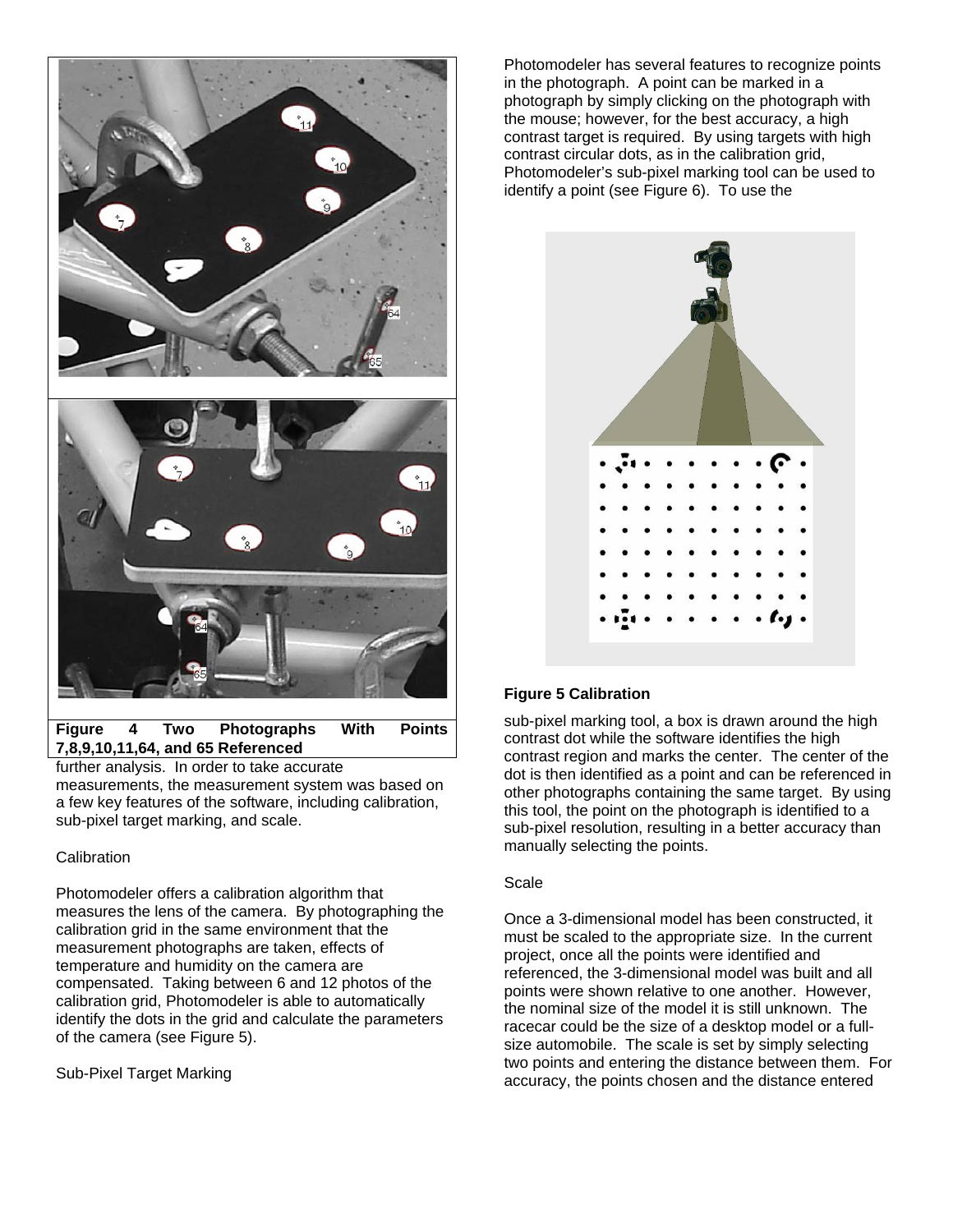

**Figure 6 Sub-pixel marking – Selected Region (top) and Marked Boundary and Center Point (bottom)** 

should be near the size of the object photographed. For example, when choosing the scale for the racecar project we used a known distance of 32 inches and the largest distance measured was approximately 60 inches. However, choosing a known distance of 2 inches to scale our project of 60 inches may have resulted in error.

#### Accuracy

Photomodeler's accuracy is dependent on several parameters. Table 1 shows a table from Photomodeler's website  $\left[1\right]$ , the parameters and their effects on accuracy are displayed. To estimate a nominal accuracy, the largest distance in the project is simply multiplied by the accuracy ratio in Table 1<sup>[1]</sup>. For example, using accuracy ratio from the middle row Table  $1^{[1]}$  while measuring a 60 inch racecar, 60 multiplied by 1/5000 yields 0.012 inch accuracy.

#### **METHODOLOGY**

A photo shoot guide was written, aiding to the future use of our measurement system at the MERC. The photo shoot guide can be found in its entirety in the appendix. The following is a brief overview of the photo shoot guide, which was the method used to measure the racecar suspension.

| <b>Table 1 Parameters Affecting Accuracy [1]</b> |                             |                                     |                                         |                                                 |                                       |                                                    |  |
|--------------------------------------------------|-----------------------------|-------------------------------------|-----------------------------------------|-------------------------------------------------|---------------------------------------|----------------------------------------------------|--|
|                                                  | Camera<br><b>Resolution</b> | Camera<br>Calibration<br>Method     | Angles<br>between<br>Photos             | Photo<br>Orientation<br>Quality                 | Photo<br>Redundancy                   | <b>Targets</b>                                     |  |
| Lowest Accuracy<br>1 part in 100                 | Video<br>640×480            | no calibration<br>Inverse<br>Camera | most less<br>than 15<br>degrees         | few points<br>per photo.<br>low coverage        | points mostly<br>on only 2<br>photos  | no targets, all<br>user marked                     |  |
| Average Accuracy<br>1 part in 5,000              | 5-6 MegaPixel               | Camera<br>Calibrator                | most<br>between 20<br>and 90<br>degrees | $15+$<br>points/photo.<br>25 to 60%<br>coverage | all points on<br>$3 + photos$         | some<br>naturally lit<br>targets for<br>key points |  |
|                                                  |                             |                                     |                                         |                                                 |                                       | many good<br>quality<br>naturally lit              |  |
| <b>Highest Accuracy</b><br>1 part in 30,000+     | 11 MegaPixel                | Field<br>Calibration*               | most<br>between 60<br>and 90<br>degrees | $35+$<br>points/photo,<br>50 to 80%<br>coverage | most points<br>on 8 or more<br>photos | retro-<br>reflective                               |  |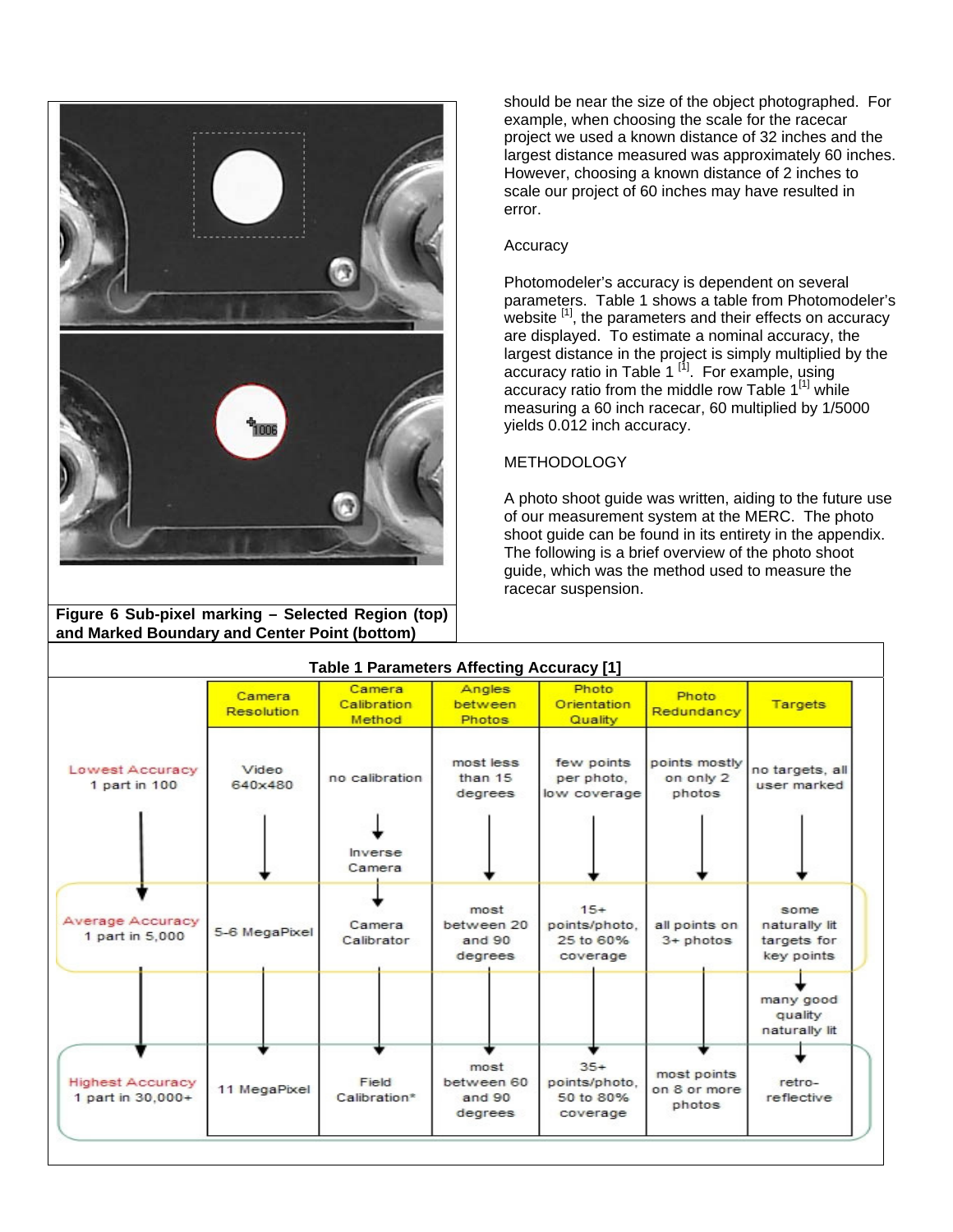#### Camera Settings

A single zoom setting was used for all the photographs taken. The camera was set to take black and white photographs, per Photomodeler's recommendation<sup>[1]</sup>. In addition, a tripod was used for all photographs and the self timer was set for each picture so that the camera was not shaken as a result of the shutter release button being depressed. In some cases when the exposure appeared too light or dark, a method called bracketing was used which captures multiple photos at different exposures.



**Figure 7 Approximate Camera Positions** 



**Figure 8 Tripod positions** 

**Calibration** 

Eight pictures were taken of the calibration grid, two per side, one portrait and one landscape (or rolled  $\frac{1}{1}$ ) as shown in Figure 5. Later these pictures are used to build a calibration project. The information from the

calibration project is then used in conjunction with the measurement photographs to create a 3D model.

#### Measurement Photographs

To ensure accurate measurements, photographs were taken to meet the requirements for photo orientation quality, angles between photographs, and photo redundancy as stated in Table  $1^{[1]}$ . First, we tried keeping track of the points and photos to ensure all the ramifications were met. However, we found that taking the photographs in the following method produced good results and was more time effective.

A tripod was used for all photographs taken. The camera was mounted to the tripod and the tripod was set to its highest position (*a* in Figure 8). Then, photographs were taken at several positions around the racecar. Figure 7 shows the approximate positions of the 17 pictures taken around the racecar. After the first revolution was made around the car, the tripod was lowered to position *b* and another set of 17 photos were taken. A final set of 17 photos was then taken at position *c*.

Though the positions of the camera need not be known exactly, taking photographs in an organized manor, as shown in Figure 7, can produce a good set of photographs to use in Photomodeler. In addition, taking the photographs in the sequence shown aided in sorting the photographs later as the model was built. For example, when measuring the right front quarter of the suspension  $10^{th}$ ,  $11^{th}$ ,  $12^{th}$  photographs taken at positions *a*, *b*, and *c* were found and contained the desired points the project without having to browse though all 51 photographs in the project.



| <b>Vector Targets</b>               |
|-------------------------------------|
| <b>Reference Targets</b>            |
| <b>Wheel Surface / Axis Targets</b> |
| <b>Scale Bar</b>                    |

**Figure 9 Target Overview**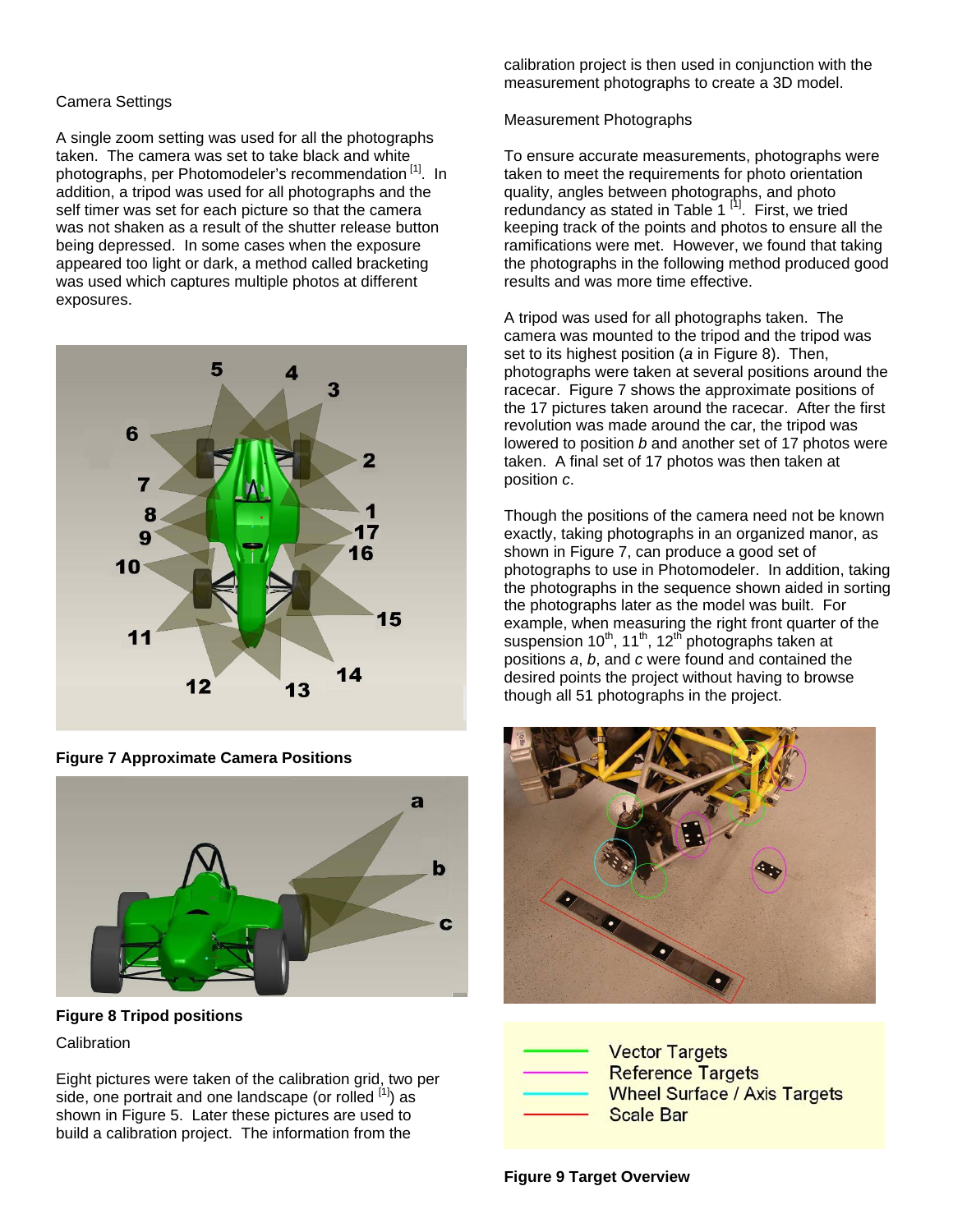#### TARGETS

Several high contrast targets were developed to measure the racecar. Figure 9 shows all types of targets located on the suspension as they were during the measurement photo shoot.



**Figure 10 Vector Targets** 

#### Vector Rod End Target

To find the points of rotation of the suspension encased by the rod ends a "vector" target was designed to replace the bolt holding the spherical rod end in place (see Figure 10 - right). By using the vector established by the target to "point" (see Figure 10 - left) to the center of the rod-end, we can identify the center of rotation with a minimal number of points. The vector targets were fabricated from 3/8 "diameter bar stock and a piece of vinyl engraving stock which is a white piece of plastic with a thin (0.003") black layer on one side. The target was machined using a conventional milling machine. Then, without removing the bar stock, the plastic was glued into place. With the plastic secured a 3/16 end mill was used to cut through the thin layer of black plastic creating a high contrast dot.



#### **Figure 11 Scale Bar**

Scale Bar

In order to accurately size the 3D model produced by Photomodeler, the distance between two of the targets must be known precisely. A "scale bar" was designed to aid in scaling the 3-dimensional model (see Figure 11). Using a piece of 4" by 3/8" hot rolled steel 36" long

as the frame, four pieces of vinyl engraving stock were glued at evenly spaced distances. A CNC router was then used to mill the high contrast white circles into the plastic. By using the CNC router, the distance between the two end dots was known to be exactly 32".

#### Wheel Surface Targets

To measure the surface where the wheel mounts to the upright, a target was made. A target was developed to mount onto the suspension where the wheel is typically attached (see Figure 12). A piece of polycarbonate plastic, which carried a piece of engraving stock, was used as the frame for this target.





**Figure 12 Wheel Mounting Figure 13 Reference Target Surface Target** 

#### Reference Targets

Since the vector, scale, and wheel surface targets were not visible in all of the pictures taken of the car (for example, positions 9, 13, and 17 in Figure 7), it was necessary to have additional targets placed around the automobile. Reference targets (see Figure 13) were made. Medium density fiberboard was used as a backing for the vinyl engraving stock. Using a CNC router, the high contrast dots were milled into the engraving stock in a random asymmetrical pattern so that the dots were not easily mistaken when referenced between photographs.

#### **DISCUSSION**

Using the methods discussed here, Photomodeler was used to measure the racecar suspension. Figure 14 shows the 3D model of the results as well as the camera positions. The data from the measurement system was exported and used to analyze the racecar suspension. Unfortunately, there was not a known set of measurements that could be used to verify the results. Instead, to verify that the system met the need of the MERC, a "motion profile" was produced based on the measurements (from photogrammetry) showing how the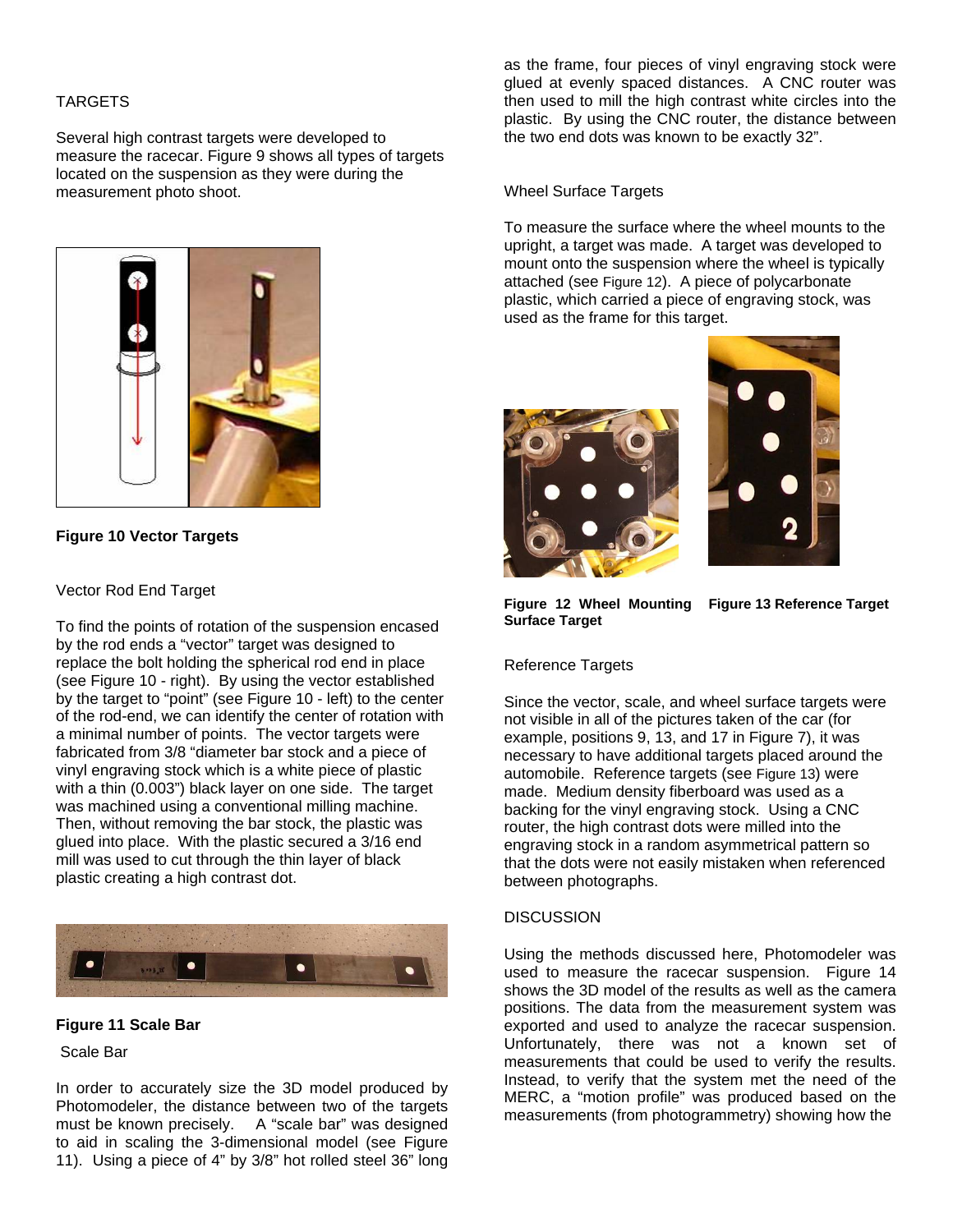

#### **Figure 14 Results**

camber and toe-in of the wheel changed as the suspension traveled through its range of motion.

The suspension was also measured using camber and toe gauges at ¼" increments of the travel. The data from both the measurement system and the camber and toe gauges are shown in Figure 15 and Figure 16.

#### RESULTS

The data in Figure 15 and Figure 16 corresponds better than the previous methods used to measure a suspension at the MERC and requires no iterations. A major source of error associated with this method of verification is the gauges used to measure camber and toe-in. The camber gauge used to create the "Hand Measurement" data in Figure 15 was accurate to 0.1 degrees. Studying the graph shows that most of the discrepancies between the two graphs results from the camber gauge's accuracy. In addition, it is difficult to ensure that the car is perfectly level when taking the hand measurements, so the graph may be shifted slightly up or down.

The toe-in graph is subject to error as well. Toe-in is measured by attaching a string which runs parallel to the wheel, and then to the car. A gauge that locates on the tire and holds two scales perpendicular to the tire's face. The projection of the string is read onto the scales and the toe-in is determined. Reading the scales on the gauge is problematic since the wheel is traveling up and down; however, independent of this problem, the accuracy of the scales are limited to the graduations, which were 1/32 (0.031) of and inch.

#### **CONCLUSION**

The photogrammetry based measurement system has been accepted as an improvement to the current methods and will be used in the future work at the MERC. An overall accuracy of the system was not determined due to the lack of a known 3-dimensional reference to verify the measurements. The alternative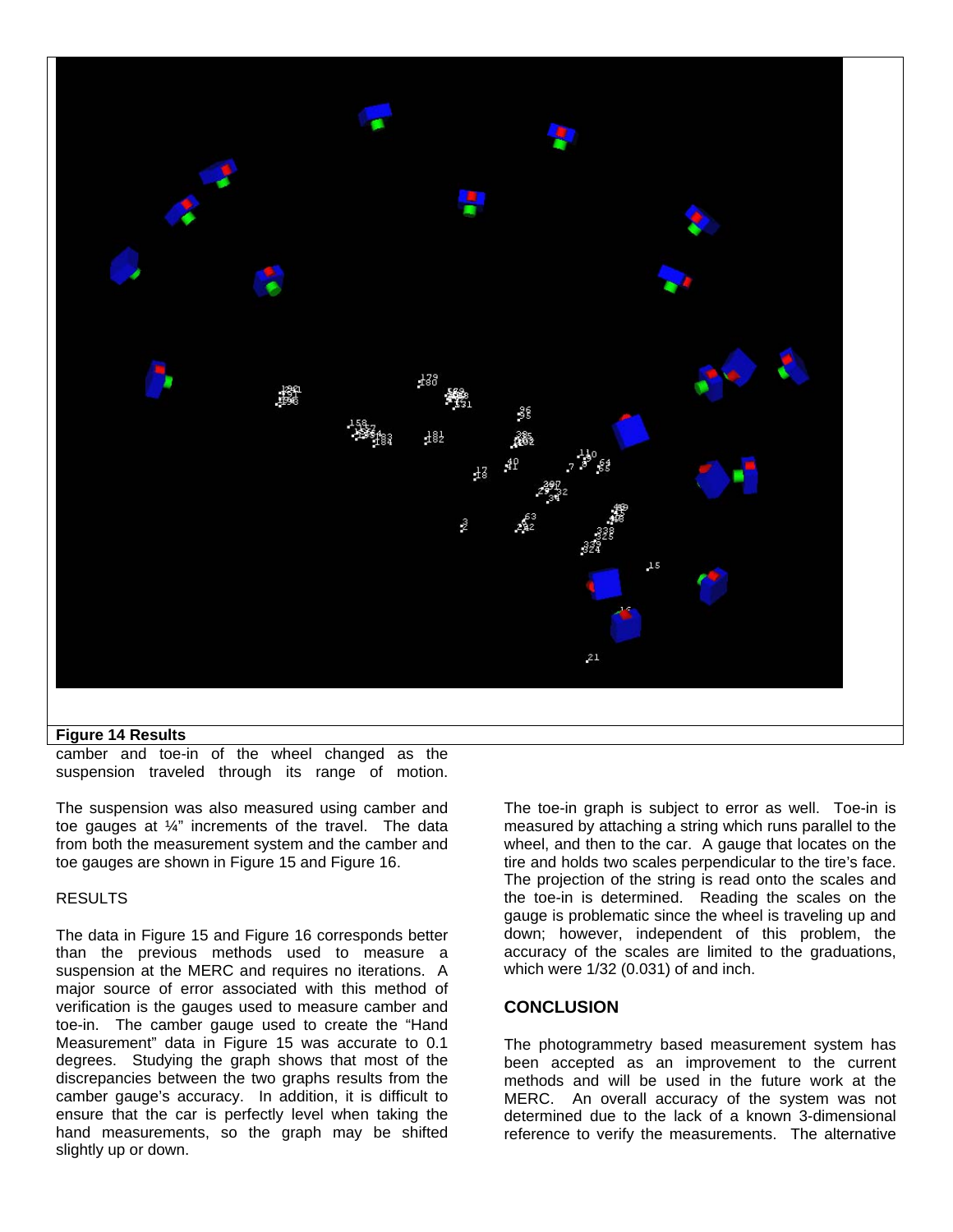verification using the motion profile of the wheel was found to be satisfactory.







**Figure 16 Toe-in vs. Travel** 

## **APPENDIX**

# **Photo Shoot Guide**

## *Camera*

 Almost any digital camera can be used with photo modeler. The accuracy of the project is related to the amount of pixels on the camera, so the more pixels the better. When possible the following settings should be used:

- The zoom lens cannot be used, to avoid confusion use the default setting when the camera is powered on (in other words turn on the camera and do not touch the zoom, if the zoom is bumped during operation simply turn the camera off and then back on to reset the zoom and continue photographing).
- Black and White mode is recommended for higher accuracy.
- The timer can be used to avoid "bumping" the camera during the exposure.
- The flash should be turned off to avoid shadows.
- The "EV" shift should be used on photo's that appear to dark or light.

## **ACKNOWLEDGMENTS**

The author would also like to thank the mechanical engineering students and faculty involved in the creation of the Measurement System and in manufacturing the targets described herein:

The Vehicle Setup Group Members:

Andre D. Powell - Dynamics Michael Gerstner – Real Time Systems Nick Ellis - Real Time Systems Jared Olson – Structures

Dr. Patrick Fitzhorn - Advisor

## **REFERENCES**

1. Photomodeler: www.photomodeler.com

## **CONTACT**

**Andre Powell**, BSME, Colorado State University Graduated May 2006 now working for Sundyne Corperation. apowell@colostate.edu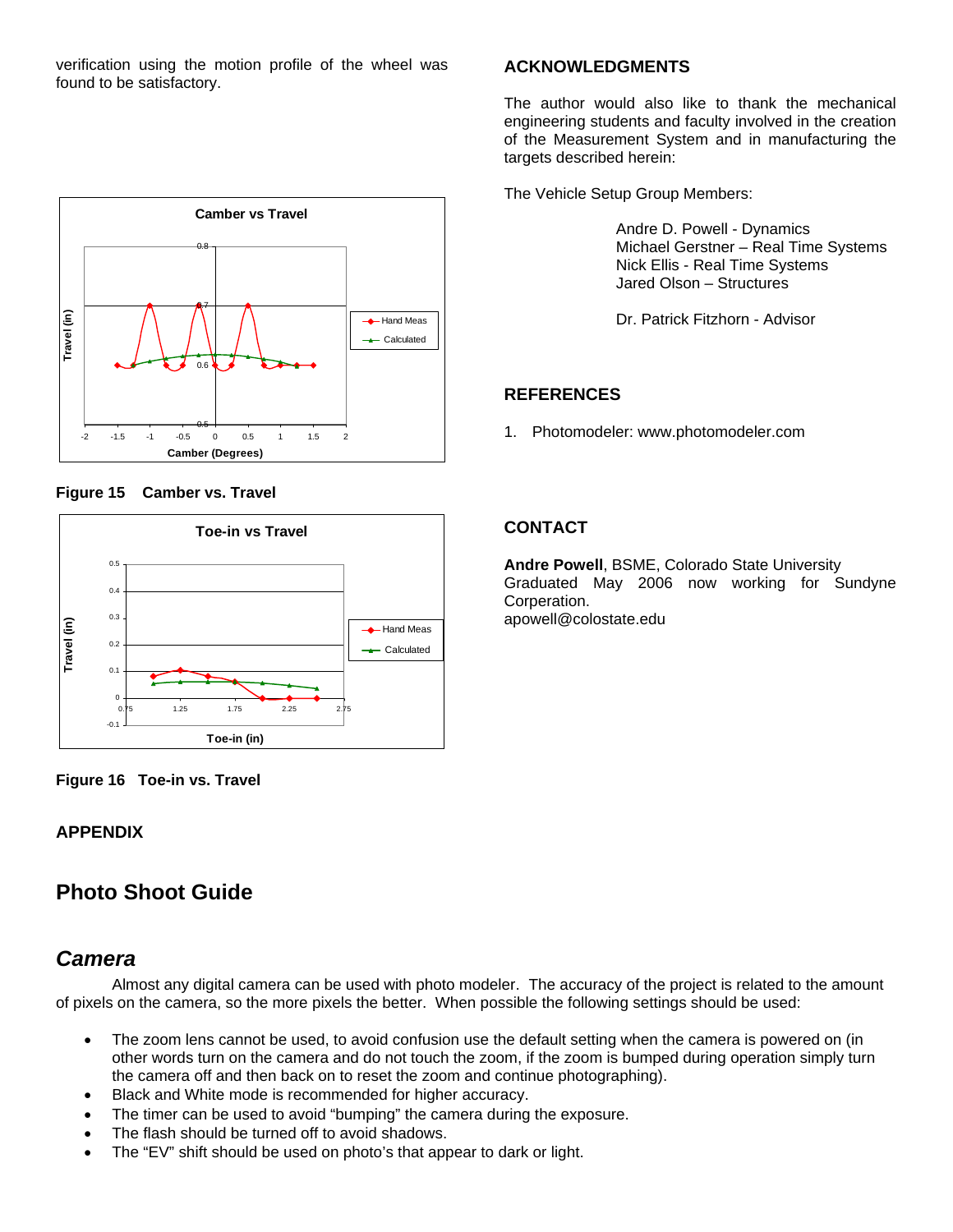• A tripod should be used. **<sup>1</sup>**

<sup>1</sup> Since the flash must be turned off the exposure time is about 1/8 to 1 second, which is too long to hold the camera still by hand.

# *Calibration*

 For the most accurate results, the camera must be field calibrated. To field calibrate, simply photograph a special grid (see Figure 19). The grid can be found in the Photomodeler Pro 5 folder (typically under program file in the c drive) and should be printed close to the size of the project.



 Photomodeler has a special calibration project built-in. A calibration project requires that between 6 and 10 photos of the grid be taken. For best results, a minimum of two photos should be taken per side (see Figure 19), one in a landscape position and the other in a portrait position (see Figure 17 and Figure 18).





**Figure 17 Landscape position Figure 18 Portrait Position** 

**Figure 19 Calibration Grid Positions** 



For the best results in both calibration and measurement photographs, take a step closer to the subject. For example, the good photograph in Figure 21 "fills" more of the picture with the calibration grid than the bad photograph in Figure 20.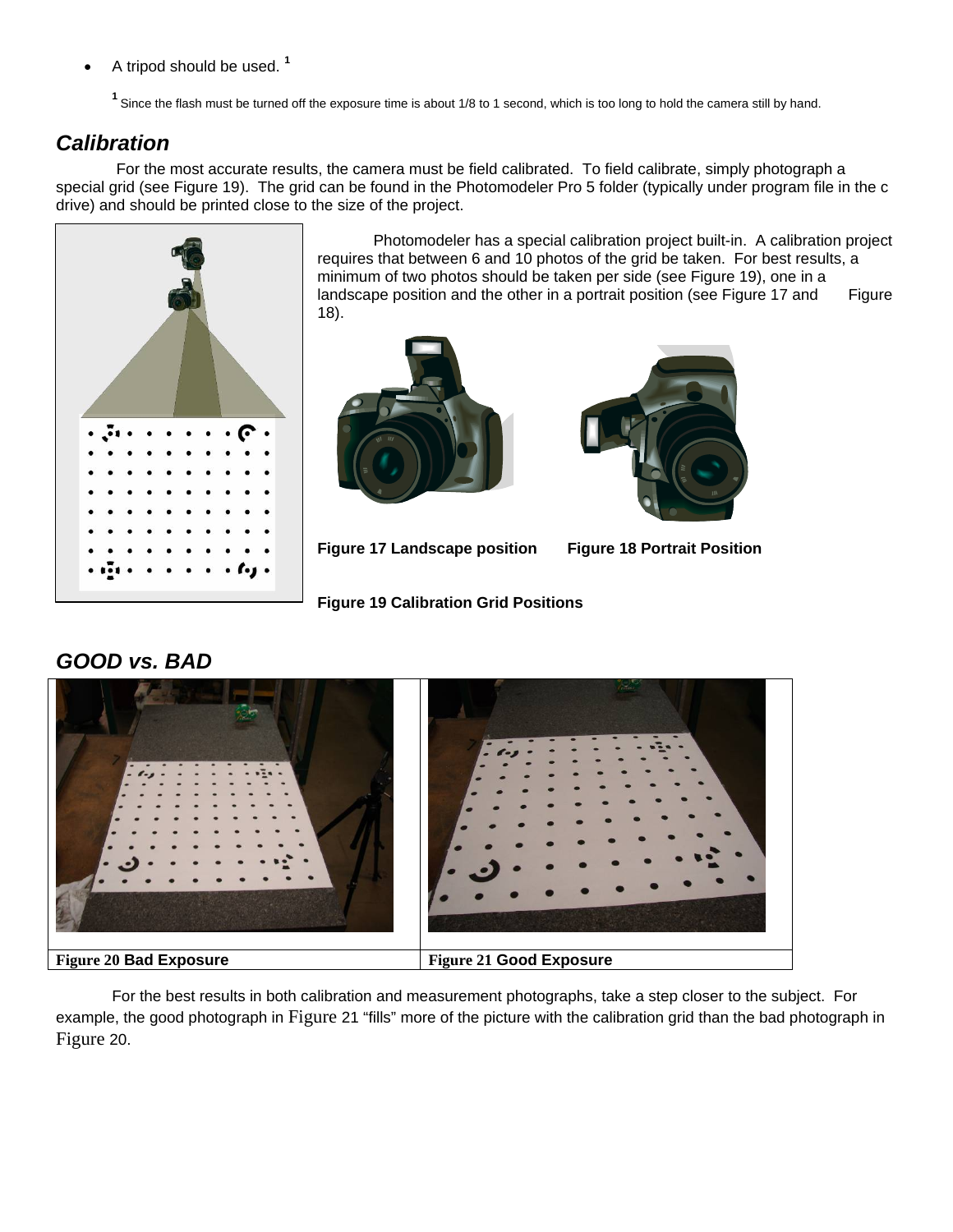## *Targets*

In addition to any specialty targets used to identify the points of interest, reference targets must be used to accurately identify points on photos where other targets are not visible. Later, this provides a way to relate photos with the points to be measured at each wheel to one and other. For example, Figure 22, Figure 23, and Figure 24 are photos used to measure the rod ends of a suspension and were taken from positions 2a, 5a, and 7a, respectively (see Figure 25 and Figure 26 for positions). Without the reference target in Figure 23, relating the two pictures (Figure 22 and Figure 24) with the rod end targets visible in Photomodeler would not be possible.



**Figure 22 Photo From Position 2a** 



**Figure 23 Photo From Position 5a**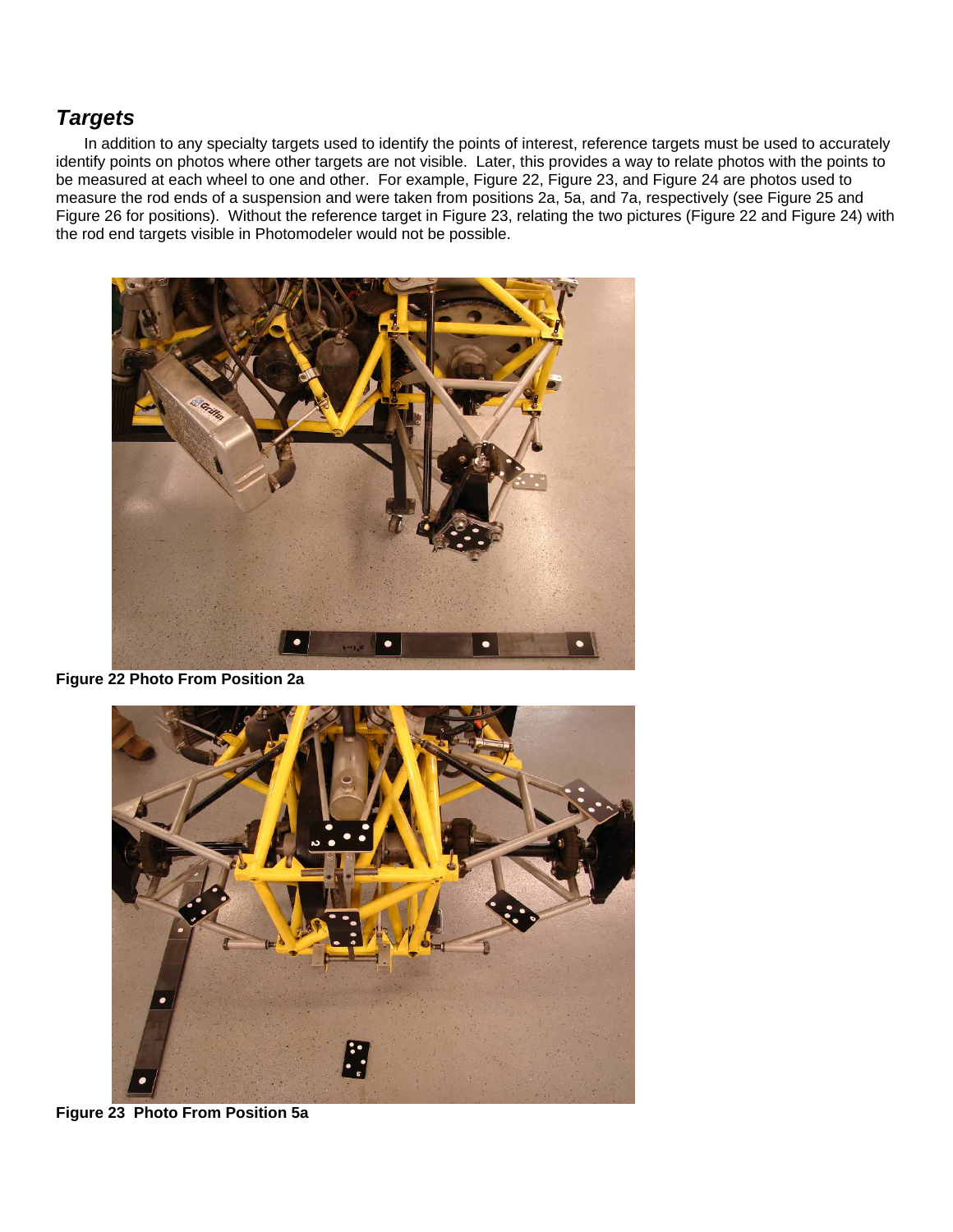

**Figure 24 Photo From Position 7a** 

# *Photographs*

Some things to consider when taking photos for measurement:

- A photo must have at least 6 points in common with other photos to be added to a Photomodeler project.
- For best accuracy, the photographs should have 25% to 60% overlap.
- For best accuracy, the photographs should be 20 to 90 degrees apart.
- For best accuracy, each point referenced must be in three or more photos.
- Both landscape and portrait style picture should be used.

To satisfy the accuracy criteria, the following strategy was developed. With the camera mounted on a tripod and the tripod in its highest position, photograph the car in the approximate positions shown in Figure 25. After each picture is taken, rotate the camera to the opposite position (i.e. landscape or portrait).